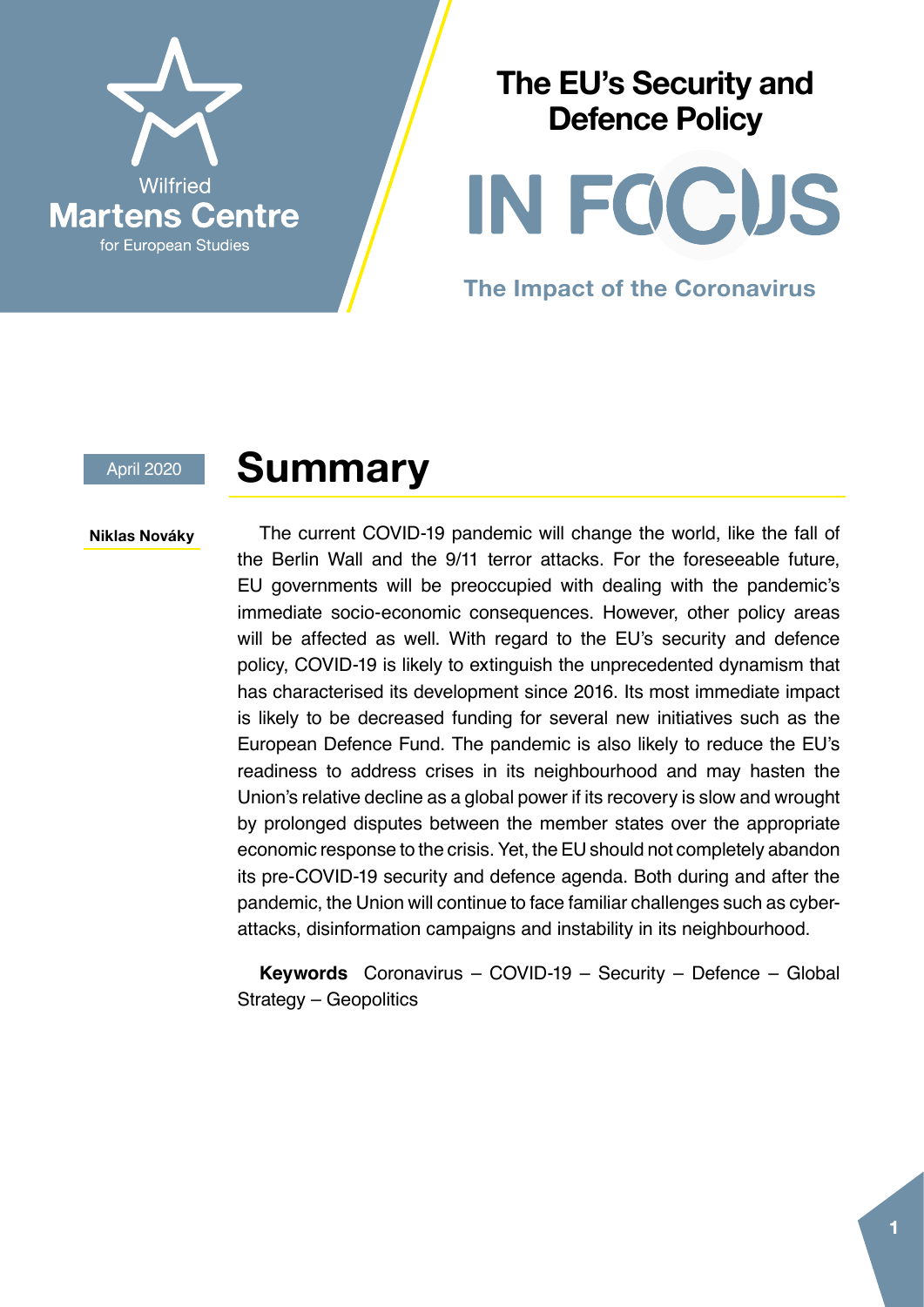

#### **Introduction**

The novel coronavirus (COVID-19) has hit the EU hard and unexpectedly. The Union has become the epicentre of a pandemic that began to spread from Asia in late 2019, although that epicentre is now moving westwards across the Atlantic as cases in the US are surging. The most devastated European countries—and the ones in most immediate need of solidarity are Italy and Spain, which have recorded the highest death rates.<sup>1</sup> However, no European country will escape COVID-19 unharmed as the pandemic will have devastating implications both immediately and in the long term.

The world is likely to look very different once the pandemic is eventually beaten and the global recovery process begins in earnest. For the moment, it is too early to say exactly what a post-COVID-19 world will look like as we do not yet know what the full implications of the pandemic will be, much as we did not know at the time what the full implications of the fall of the Berlin Wall in 1989 or those of the 9/11 terror attacks in 2001 would be. What is clear, however, is that the pandemic will cause enormous damage to the global economy, as normal economic life in countries hit by COVID-19 has ground to a halt due to the various lockdown and quarantine measures announced by national governments.

The pandemic will also shape the EU as an organisation. The Union will have to reassess the feasibility of its pre-COVID-19 strategic agenda in light of the havoc that the pandemic will wreak in Europe. This means that the EU may need to abandon certain priorities if the pandemic has made them outdated or unfeasible, adjust existing ones where relevant and set completely new ones if necessary. This reassessment also needs to extend to the EU's security and defence policy, the development of which has been characterised by unprecedented dynamism since 2016. This paper will discuss the likely implications of the pandemic on the EU's security and defence policy, and propose measures that the EU could take to move its agenda forward in this area in the post-COVID-19 world. It will also discuss how the pandemic might affect the global balance of power in the coming years.

<sup>1</sup> S. Bernard et al., 'Coronavirus Tracked: The Latest Figures as the Pandemic Spreads', *Financial Times*, accessed at <https://www.ft.com/coronavirus-latest?shareType=nongift>on 31 March 2020.

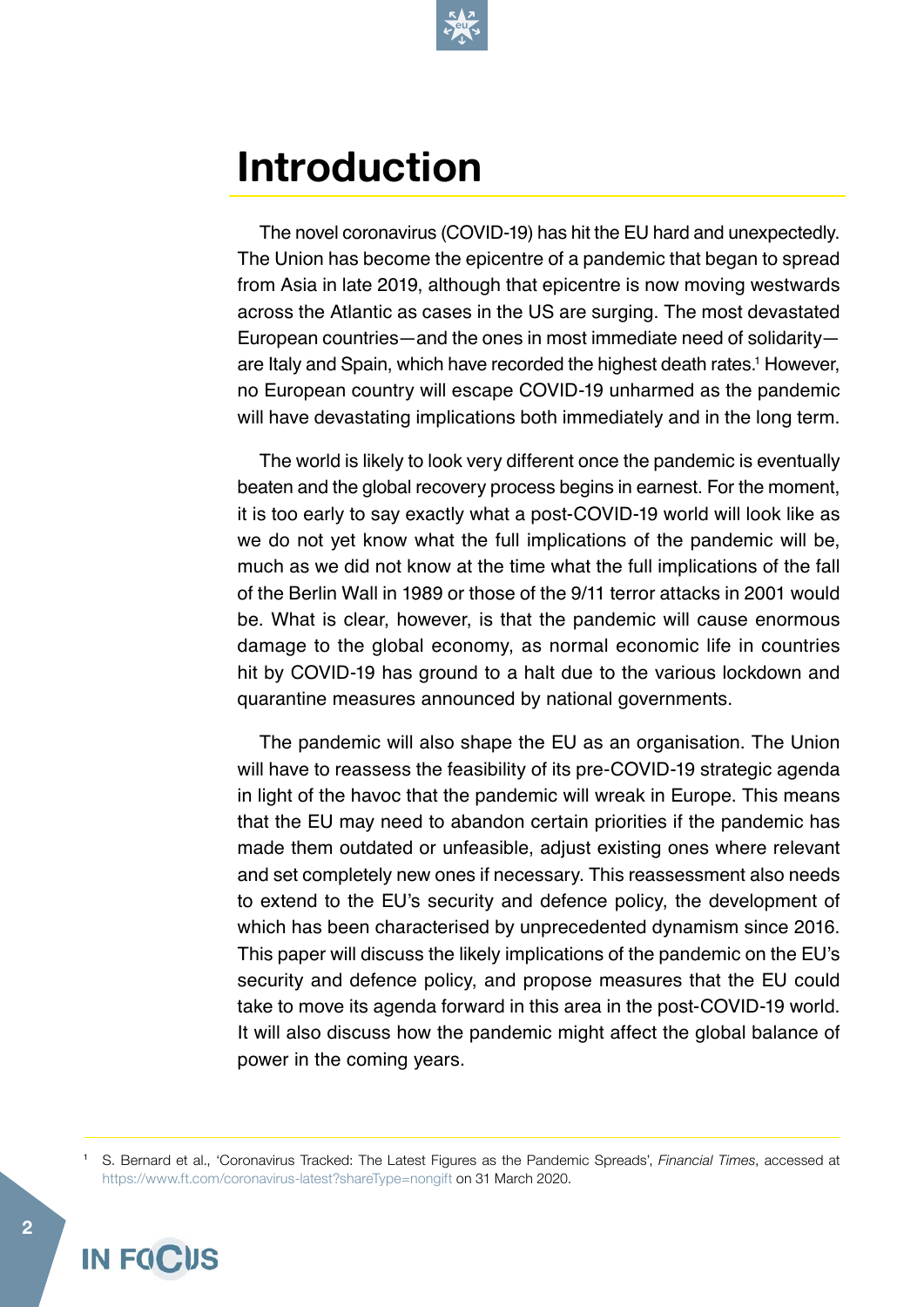

## **Budgets and funding**

Europe's eventual recovery from COVID-19 will require unprecedented levels of financial stimulus, budget adjustments and debt. The availability of resources for various previously planned projects and initiatives that will not directly support the recovery process of European countries is hence likely to diminish. In the area of security and defence, national defence budgets will almost certainly decrease in the coming years as defence will be seen as a lesser priority. This means that the trend in Europe towards higher defence spending, which in 2019 reached its pre-2008 financial crisis level for the first time,<sup>2</sup> is therefore likely to reverse. Thus, even though NATO Secretary General Jens Stoltenberg has urged the allies to maintain their defence spending despite COVID-19,<sup>3</sup> this will almost certainly not happen. In the short term, however, the number of countries meeting the Alliance's 2% of gross domestic product (GDP) defence spending target might paradoxically increase.4 This is because a country's defence expenditure will rise relative to its GDP if its overall economy shrinks but defence expenditure remains at its current levels or shrinks more slowly. It has been estimated that, due to COVID-19, Germany's defence expenditure relative to GDP could rise to close to 1.7% from its existing level of 1.35%.5 Yet, this does not mean that NATO allies will be spending more on defence in absolute terms.

When it comes to EU defence cooperation, the initiatives in most immediate danger are the European Defence Fund (EDF), the European Peace Facility (EPF) and military mobility. The reason for this is that the member states have not yet reached an agreement on the levels at which they should be funded during the EU's 2021–7 financial period. This issue will be decided during the Multiannual Financial Framework (MFF) negotiations, which stalled when the

<sup>2</sup> IISS, 'Exercise Defender 20: Reinforcing What, Exactly?', *Military Balance* blog, 27 March 2020, accessed at [https://](https://www.iiss.org/blogs/military-balance/2020/03/exercise-defender-20-coronavirus) [www.iiss.org/blogs/military-balance/2020/03/exercise-defender-20-coronavirus](https://www.iiss.org/blogs/military-balance/2020/03/exercise-defender-20-coronavirus) on 31 March 2020.

<sup>3</sup> A. Brzozowski, 'NATO Expects Allies to Maintain Defence Spending Despite Virus', *Euractiv*, 19 March 2020, accessed at <https://www.euractiv.com/section/all/news/nato-expects-allies-to-maintain-defence-spending-despite-virus/>on 1 April 2020.

<sup>4</sup> In 2019, nine NATO countries met the Alliance's 2% of GDP defence spending target: Bulgaria, Estonia, Greece, Latvia, Lithuania, Poland, Romania, the UK and the US. For more, see NATO, *The Secretary General's Annual Report 2019*, NATO Public Diplomacy Division (2020), accessed at [https://www.nato.int/nato\\_static\\_fl2014/assets/pdf/2020/3/pdf\\_](https://www.nato.int/nato_static_fl2014/assets/pdf/2020/3/pdf_publications/sgar19-en.pdf) [publications/sgar19-en.pdf](https://www.nato.int/nato_static_fl2014/assets/pdf/2020/3/pdf_publications/sgar19-en.pdf) on 2 April 2020.

<sup>5</sup> R. Emmott and S. Siebold, 'Economic Shock of Coronavirus Casts Pall on NATO Spending Goals', *Reuters*, 2 April 2020, accessed at [https://www.reuters.com/article/us-health-coronavirus-nato-spending/economic-shock-of-coronavirus](https://www.reuters.com/article/us-health-coronavirus-nato-spending/economic-shock-of-coronavirus-casts-pall-on-nato-spending-goals-idUSKBN21K1W8)[casts-pall-on-nato-spending-goals-idUSKBN21K1W8](https://www.reuters.com/article/us-health-coronavirus-nato-spending/economic-shock-of-coronavirus-casts-pall-on-nato-spending-goals-idUSKBN21K1W8) on 5 April 2020.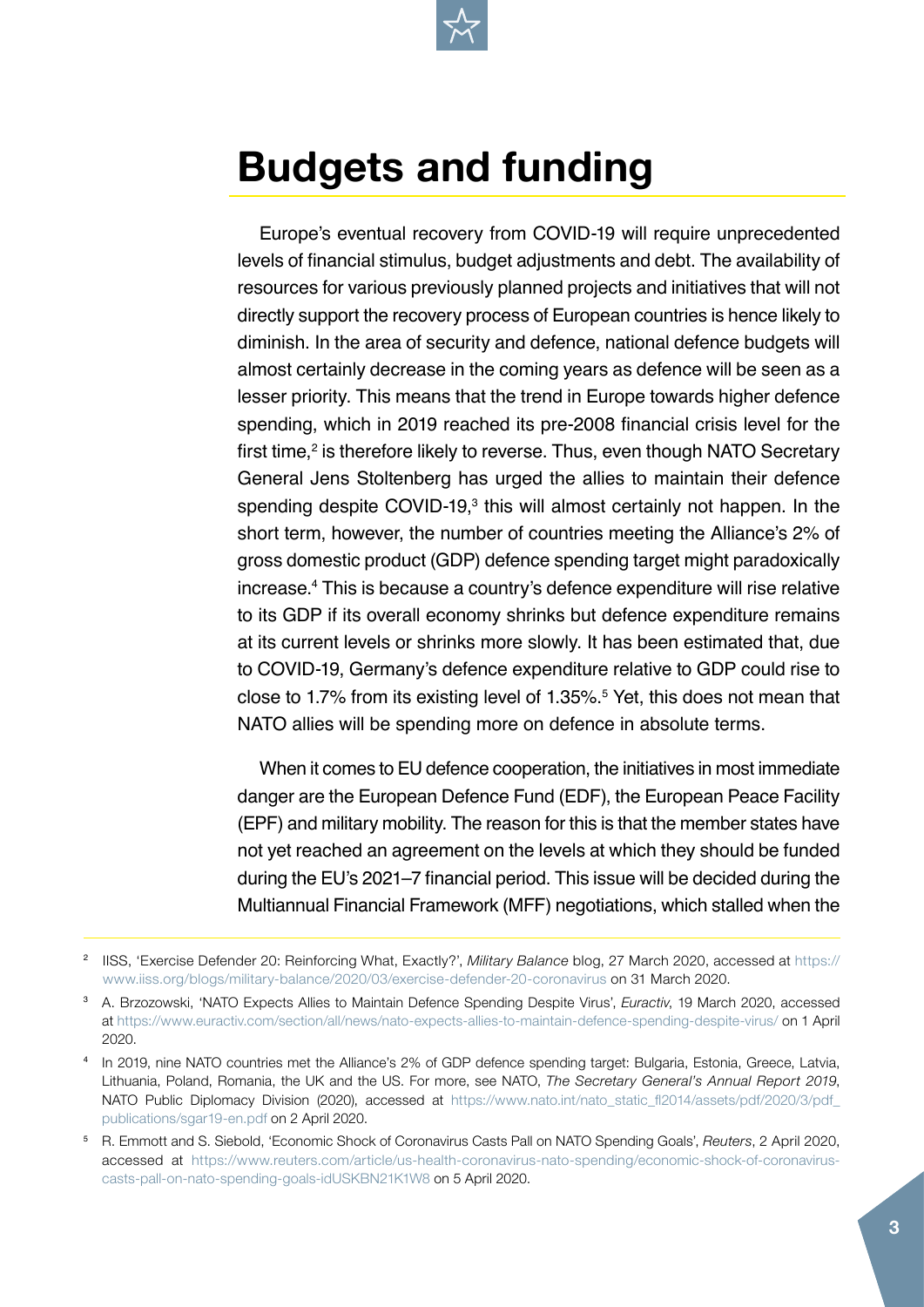

European Council failed to come to an agreement during a marathon summit in February. Once the negotiations resume, the MFF that will eventually be agreed on will look drastically different from anything that was proposed before COVID-19: European Commission President Ursula von der Leyen has already called for the EU's next budget to be turned into a 'Marshall Plan for Europe' to help revive the Union's economy after the lockdowns.<sup>6</sup> The funding levels for the EDF, EPF and military mobility are therefore likely to decrease from previously discussed levels. Some member states were already questioning the value of these initiatives and refusing to finance them at the levels proposed by the European Commission before the COVID-19 outbreak. The number of such countries is likely to increase as a result of the pandemic, and it is conceivable that some EU defence initiatives might not receive any funding at all. After all, a technical compromise proposal made by the European Commission during the February European Council has already reduced the planned funding for military mobility to zero.<sup>7</sup>

#### **Operational readiness**

The high cost of dealing with the socio-economic damage caused by COVID-19 is also likely to reduce the EU's willingness to deal with crises in its neighbourhood. European crisis-management activities will not cease completely, of course, as demonstrated by the EU's recent decision to launch Operation IRINI to enforce the UN arms embargo in Libya.<sup>8</sup> However, European countries' willingness to contribute troops and experts to various civilian and military crisis-management operations is likely to decrease. This also means that Europe will be less prepared to deal with additional flare-ups in Libya, Syria and Ukraine—all countries that continue to host active conflicts on their territories. This creates a risk that the conflicts in these countries might intensify at a time when Europe is becoming increasingly inward looking. The consequence of this would be additional human suffering in societies

<sup>8</sup> Council of the EU, 'EU Launches Operation IRINI to Enforce Libya Arms Embargo', Press release, 31 March 2020, accessed at [https://www.consilium.europa.eu/en/press/press-releases/2020/03/31/eu-launches-operation-irini-to-en](https://www.consilium.europa.eu/en/press/press-releases/2020/03/31/eu-launches-operation-irini-to-enforce-libya-arms-embargo/)[force-libya-arms-embargo/](https://www.consilium.europa.eu/en/press/press-releases/2020/03/31/eu-launches-operation-irini-to-enforce-libya-arms-embargo/) on 2 April 2020.



<sup>6</sup> European Commission, 'How Our Europe Will Regain Its Strength: Op-Ed by Ursula von der Leyen, President of the European Commission', 4 April 2020, accessed at [https://ec.europa.eu/commission/presscorner/detail/en/ac\\_20\\_602](https://ec.europa.eu/commission/presscorner/detail/en/ac_20_602) on 6 April 2020.

<sup>7</sup> A. Brzozowski, 'Europe's Military Mobility: Latest Casualty of EU Budget Battle', *Euractiv*, 25 February 2020, accessed at <https://www.euractiv.com/section/global-europe/news/europes-military-mobility-latest-casualty-of-eu-budget-battle/> on 31 March 2020.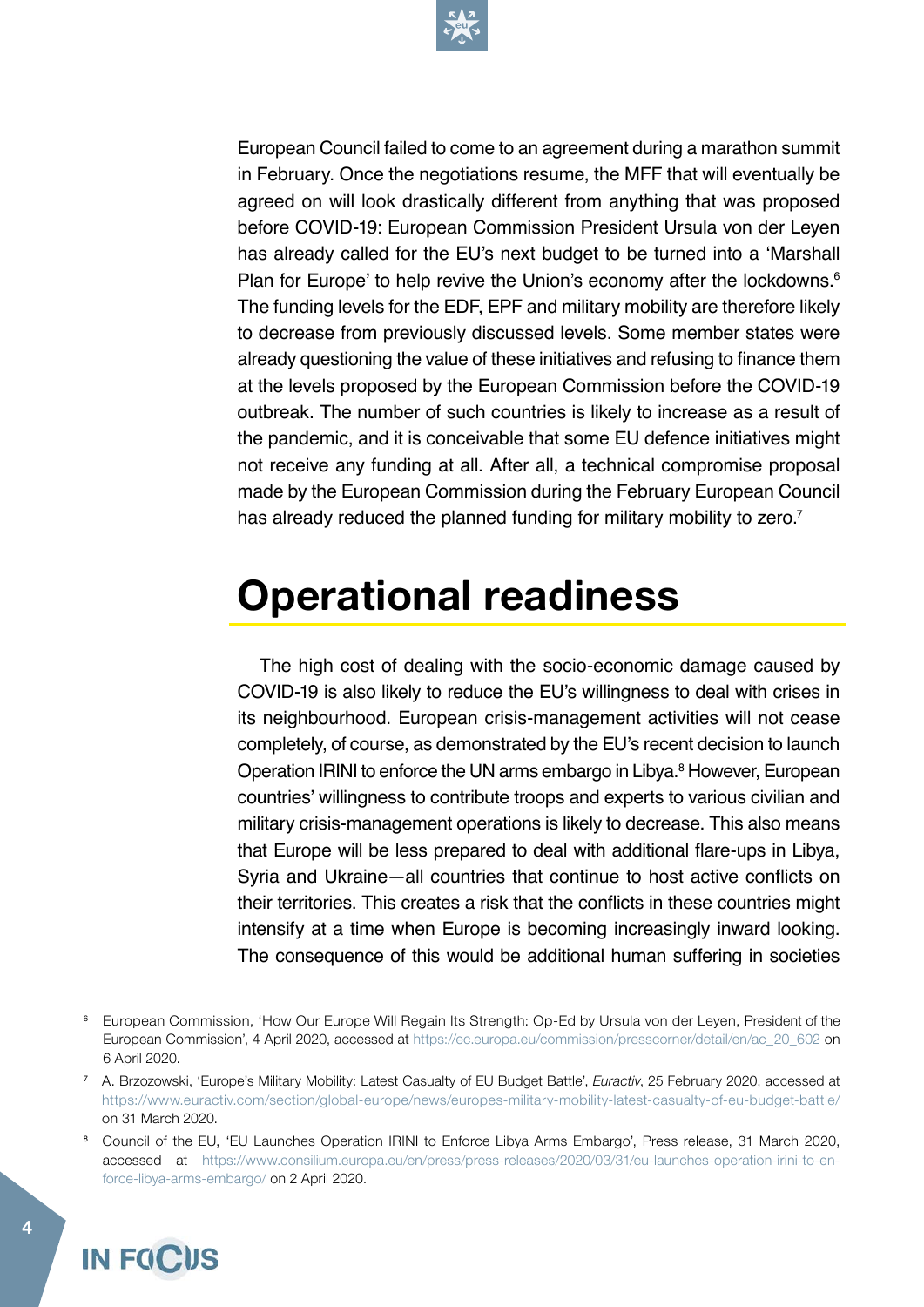

that have already been engaged in brutal civil wars for years. Europe must also be prepared for the possibility that the spread of COVID-19 in these and other countries might cause social tensions and civil unrest, which might spill over into Europe itself.

The necessity of dealing with the socio-economic consequences of COVID-19 at home, together with the decreased willingness to handle crises in its neighbourhood means that the EU is entering an unprecedented period of vulnerability. If not handled effectively, conflicts in the Union's neighbourhood could rapidly spill over into the EU itself through negative externalities such as uncontrolled population movements. These could quickly translate into increased political polarisation within European societies, which would further complicate the continent's recovery from the lockdowns. Additionally, Europe needs to be prepared for the possibility that some hostile state and non-state actors may seek to take advantage of the continent's current vulnerability. They may seek to do so through terror attacks, cyber-attacks or disinformation campaigns—some of which we have already experienced during the pandemic.<sup>9</sup> The aim of such activities is to sow fear, confusion, distrust and anger within European societies in order to weaken the EU as a collective actor. It is therefore crucial that the Union does not let its guard down during the pandemic and that it maintains the operational readiness of its armed forces, law-enforcement agencies and emergency responders at a high level.

#### **Institutional issues**

Since 2016, the development of the EU's security and defence policy has been characterised by unprecedented dynamism. This has been due to the worst of the global financial and eurozone sovereign debt crises having passed, the Union's inability handle conflicts in its southern and eastern neighbourhoods on its own, the outcome of the UK's 2016 Brexit referendum and the election of Donald J. Trump as US president. These developments convinced policymakers in Brussels and in many other European capitals that the EU needs to take more responsibility for its own security and strive for 'strategic autonomy', an ill-defined ambition laid out in the 2016 EU Global

<sup>9</sup> See, for example, *EUvsDiSiNFO*, 'EEAS Special Report Update: Short Assessment of Narratives and Disinformation Around the Covid-19 Pandemic', 1 April 2020, accessed at [https://euvsdisinfo.eu/eeas-special-report-update-short-assessment-of](https://euvsdisinfo.eu/eeas-special-report-update-short-assessment-of-narratives-and-disinformation-around-the-covid-19-pandemic/)[narratives-and-disinformation-around-the-covid-19-pandemic/](https://euvsdisinfo.eu/eeas-special-report-update-short-assessment-of-narratives-and-disinformation-around-the-covid-19-pandemic/) on 6 April 2020.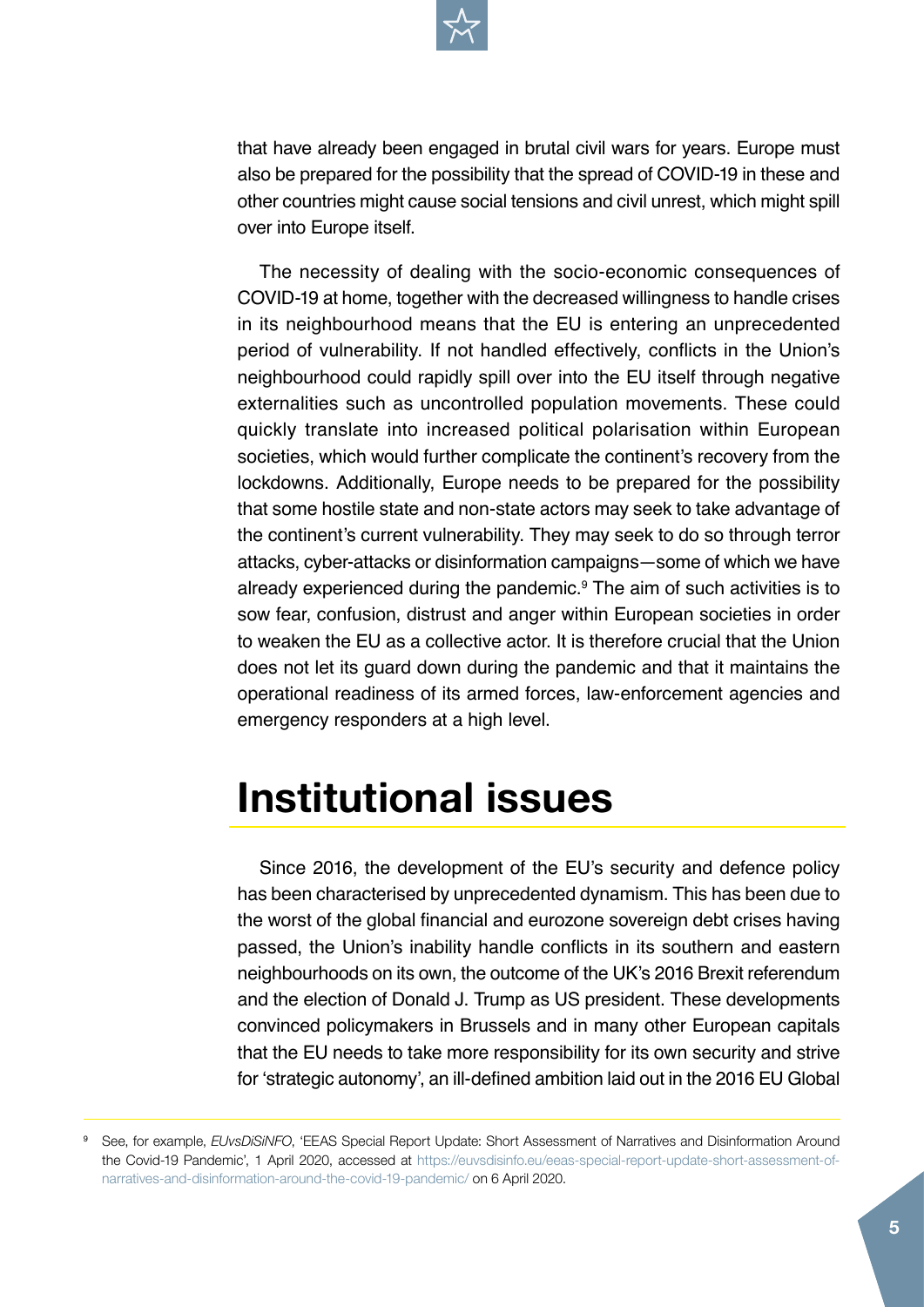

Strategy (EUGS).<sup>10</sup> The result has been that the EU has launched many new defence cooperation initiatives, particularly in the area of defenceindustry cooperation, over the past years. These include a revised Capability Development Plan, Permanent Structured Cooperation, the Coordinated Annual Review on Defence and the EDF.

However, COVID-19 is likely to slow down the development of EU defence cooperation for the same reason that European defence budgets are likely to shrink in the coming years. As the member states find themselves preoccupied with dealing with the socio-economic consequences of COVID-19, there will be little appetite or desire at the highest levels of government to discuss additional EU defence initiatives—particularly if those initiatives do not directly support the recovery process. EU defence cooperation has undergone noticeable slowdown periods in the past too. For instance, the Lisbon Treaty entered into force in 2009, at a time when European countries were dealing with the fallout from the global economic crisis and the eurozone debt crisis. This resulted in the European Council not holding its first discussion on security and defence issues until December 2013—four years later.

However, the development of EU defence cooperation must not grind to a complete halt. The pandemic should encourage the Union to rationalise and fine tune the various existing structures that it has created since the development of CSDP began in the late 1990s. Many of the structures and initiatives that have emerged over the past years have proven their effectiveness and worth in action. However, there are also some that have failed to deliver on their promises, most notably the EU's battlegroups, which have never been used since the first was put on standby in 2005. Such initiatives should either be reformed appropriately to increase their usability or scrapped entirely—the EU cannot afford to sustain broken, unusable instruments in its toolbox, especially after COVID-19.

One area where new proposals should be considered is the providing of support based on solidarity. To improve this in the early stages of possible future viral outbreaks, the member states should create a new European Medical Response Force (EMRF). The Lisbon Treaty does not give the EU any powers in the area of health policy, and it also mandates that any operational CSDP activities should take place outside the EU's borders. However, a group of willing member states could create an EMRF outside the EU framework,

<sup>10</sup> EU, *Shared Vision, Common Action: A Stronger Europe – A Global Strategy for the European Union's Foreign and Security Policy* (June 2016), accessed at [https://eeas.europa.eu/sites/eeas/files/eugs\\_review\\_web\\_0.pdf](https://eeas.europa.eu/sites/eeas/files/eugs_review_web_0.pdf) on 2 April 2020.

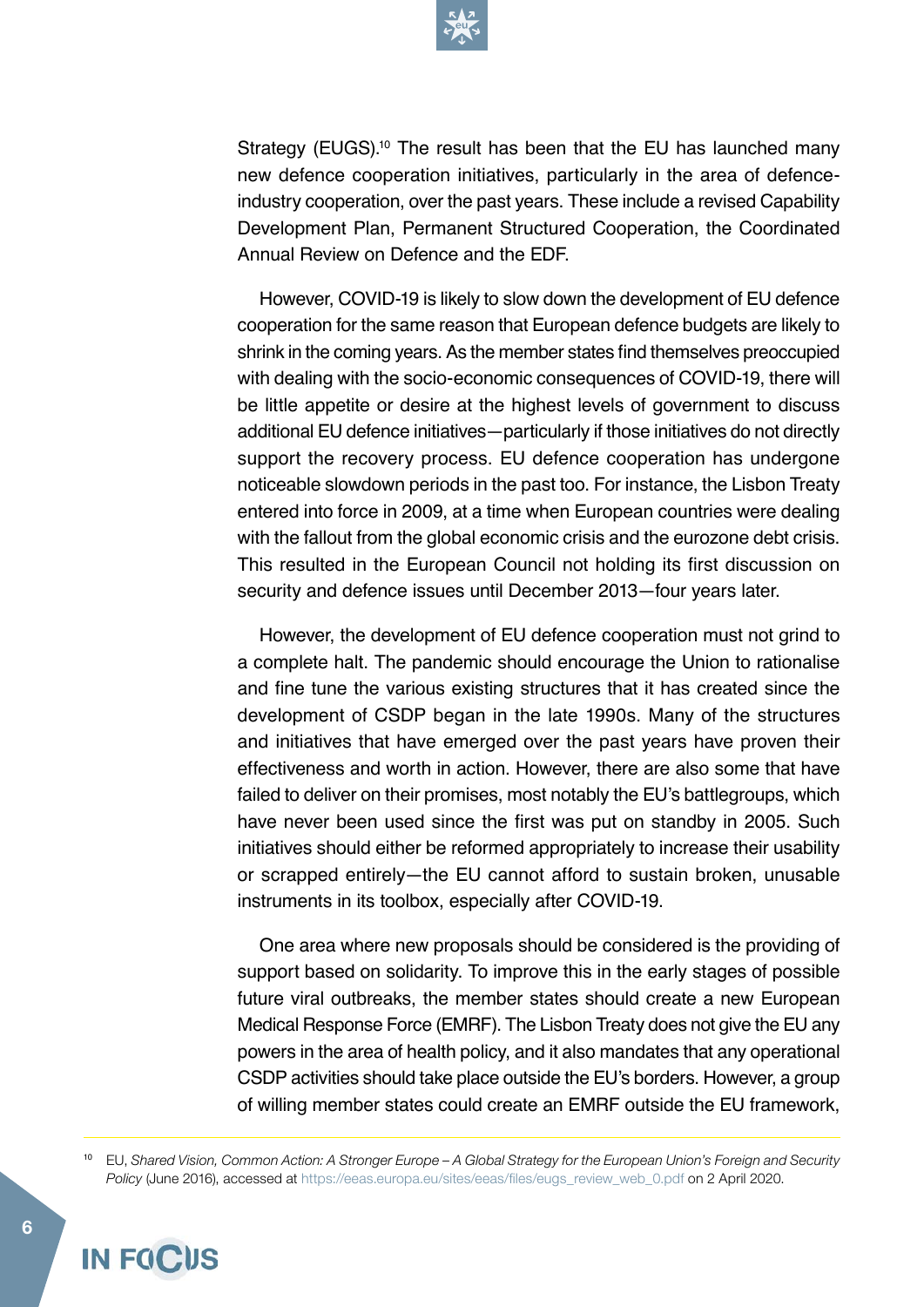

much like the multinational European Corps, without a treaty change. The purpose of the EMRF would be to respond to viral outbreaks and other medical emergencies with cross-border implications for Europe. It could, for example, provide medical support to national authorities, set up emergency field hospitals, provide emergency medical evacuation services and so on. The EMRF should be a standing structure that could be dispatched at short notice. It could be developed in the framework of Permanent Structured Cooperation, which already features two projects focused on improving the EU's military medical capabilities.<sup>11</sup>

In addition, the COVID-19 pandemic underscores the necessity of revising the 2016 EUGS. Germany has already called for a new 'strategic compass' to guide the implementation of the security and defence aspects of the EUGS.<sup>12</sup> However, given that the pandemic will transform global political and strategic realities, a set of new implementation guidelines for the existing EUGS will not suffice. The EUGS was written in a completely different time period: the EU's economic outlook was beginning to look positive again, the UK had not yet voted to leave and Hillary Clinton was the favourite to win the 2016 US presidential elections. Once the dust from COVID-19 eventually settles, the world will look even more drastically different from the world of 2016 than it already did. When that time comes, the European Council should task the High Representative with launching a thorough and complete review of the international environment to make sense of the new strategic reality. Nothing less will suffice.

# **The balance of power**

It is too early to say anything with much certainty about how COVID-19 will affect the international balance of power. Much will depend on how effective the great powers are in dealing with the pandemic in the coming weeks and months, and how quickly they recover from its economic fallout. This is why the desire of leaders such as US President Trump and Chinese President Xi Jinping to reopen their respective countries for business as

<sup>11</sup> These are the Polish-led Special Operations Forces Medical Training Centre project launched in November 2019, and the German-led European Medical Command project launched in March 2018.

<sup>12</sup> U. E. Franke, 'Two People Separated by a Common Idea: Why Macron and AKK Agree', *Note from Berlin*, European Council on Foreign Relations, 12 November 2019, accessed at [https://www.ecfr.eu/article/commentary\\_two\\_people\\_sepa](https://www.ecfr.eu/article/commentary_two_people_separated_by_a_common_idea_why_macron_and_akk_agree)[rated\\_by\\_a\\_common\\_idea\\_why\\_macron\\_and\\_akk\\_agree](https://www.ecfr.eu/article/commentary_two_people_separated_by_a_common_idea_why_macron_and_akk_agree) on 2 April 2020.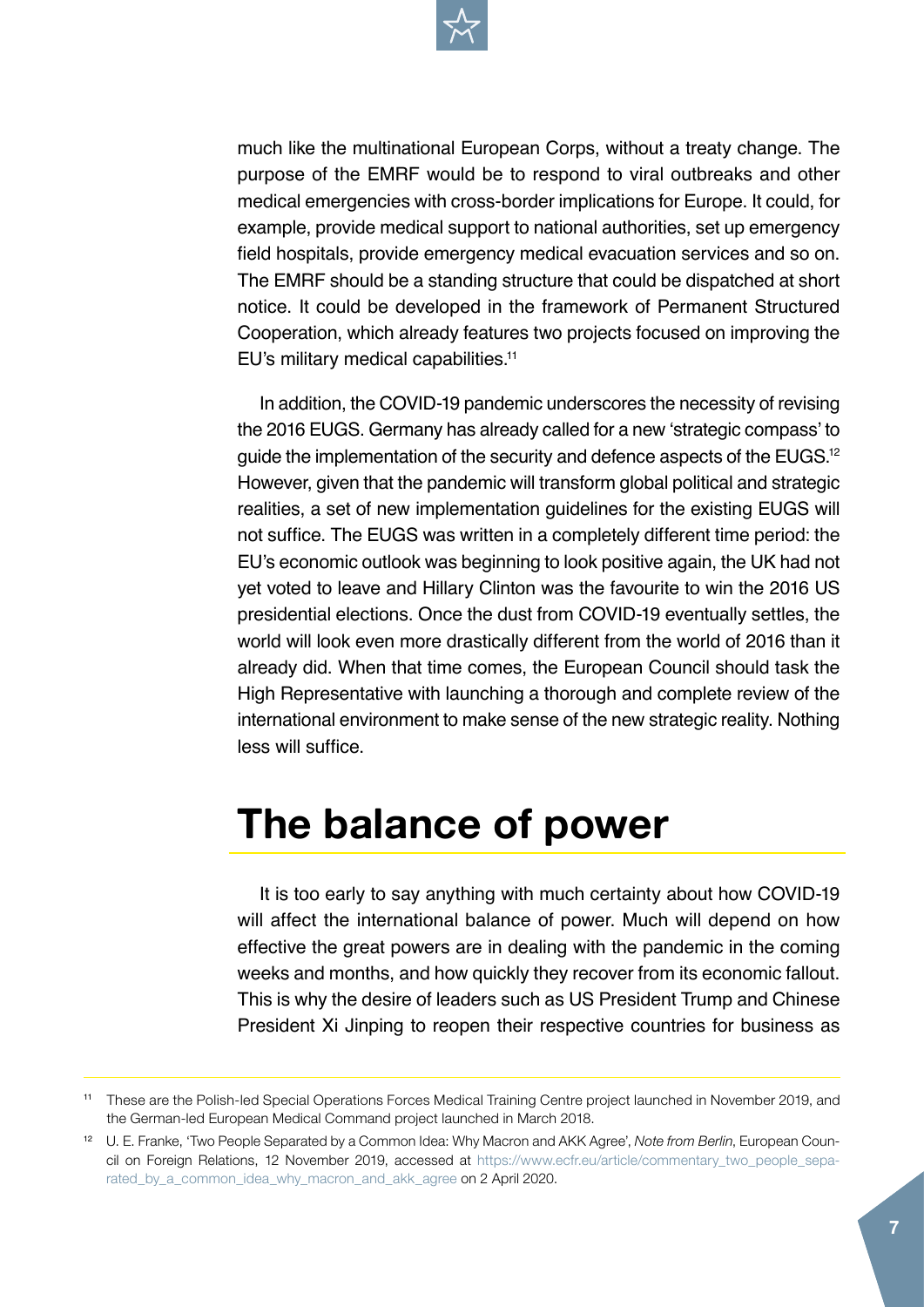

soon as possible also has a geopolitical dimension: countries that recover more quickly than others can gain power relative to those that take longer to recover. This also happened following the 2008 global financial crisis. China recovered from the crisis more quickly than the US and especially Europe, which enabled Beijing to narrow the power gap between itself and Washington unprecedentedly quickly.

The EU's recovery from COVID-19 is likely to be the slowest of all the major international centres of power. The reasons for this are twofold. First, as unitary actors, the US and China in particular are able to mobilise resources to protect their economies significantly more effectively than Europe is. The US has already signed into law a historic \$2 trillion stimulus package to prop up the American economy.13 China is expected to follow suit, although Beijing's COVID-19 stimulus measures have so far been cautious and modest.14 Second, COVID-19 is likely to destabilise the eurozone, as already heavily indebted countries such as Italy and Greece will need to borrow even more to fight the socio-economic problems caused by the pandemic. The EU's budget discipline guidelines will therefore be thrown out of the window for the coming years. Eventually, this is likely to lead to balance of payment problems, which the EU will then have to address with politically toxic bailout packages if the eurozone is to survive. The likelihood that the EU will have to deal with prolonged eurozone instability so soon after the 2010–12 sovereign debt crisis will further decrease the Union's power relative to other actors.

COVID-19 may also weaken the unity of the EU as an international actor. The Union was unprepared for the pandemic, even though working 'for more effective prevention, detection and responses to global pandemics' was highlighted as a priority in documents such as the 2016 EUGS.<sup>15</sup> As a result, the Union's initial response to COVID-19 left much to be desired: borders between the member states were closed in an uncoordinated way, the solidarity that was provided to the hardest-hit countries was insufficient and the EU as an actor seemed absent. Although the EU has only limited powers in the area of health policy, many people, especially in Italy, were left feeling that they had been left on their own. Since then, however, the EU

15 EU, *Shared Vision, Common Action*, 43.



<sup>13</sup> L. Fedor, 'Donald Trump Signs \$2tn Coronavirus Stimulus into Law', *Financial Times*, 25 March 2020, accessed at [https://](https://www.ft.com/content/2c70c1d5-b14e-4584-bd32-bb674dde3d9a) [www.ft.com/content/2c70c1d5-b14e-4584-bd32-bb674dde3d9a](https://www.ft.com/content/2c70c1d5-b14e-4584-bd32-bb674dde3d9a) on 2 April 2020.

<sup>14</sup> *Bloomberg*, 'Traders Get Reality Check with China's Cautious Stimulus Measures', 1 April 2020, accessed at [https://www.](https://www.bloomberg.com/news/articles/2020-04-01/no-shock-and-little-awe-china-s-stimulus-underwhelms-traders) [bloomberg.com/news/articles/2020-04-01/no-shock-and-little-awe-china-s-stimulus-underwhelms-traders](https://www.bloomberg.com/news/articles/2020-04-01/no-shock-and-little-awe-china-s-stimulus-underwhelms-traders) on 6 April 2020.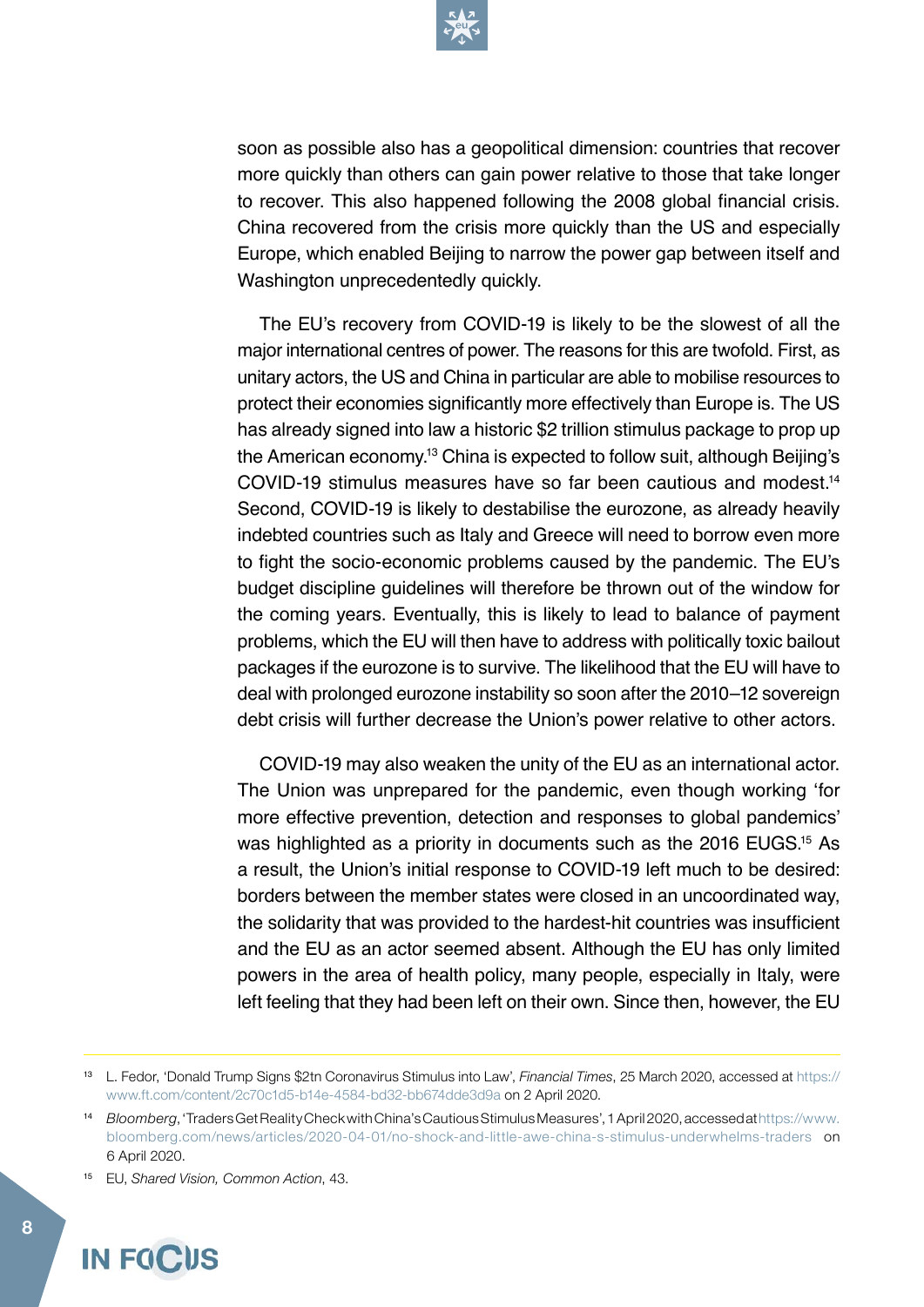

has significantly stepped up its response to COVID-19.16 Yet, disinformation campaigns are seeking to perpetuate the narrative that the EU has failed to deal with the pandemic and that European countries will not show solidarity towards each other.<sup>17</sup> Russia and China have also provided a number of European countries with generous-looking aid and assistance to make the point that they can be relied upon to handle the COVID-19 crisis, whereas the EU cannot. This has led Josep Borrell, the EU's foreign policy chief, to warn Europeans against the 'politics of generosity' that some countries have begun to practice to increase their influence in Europe.18 The challenge the EU is facing is that, although the Union as a whole has stepped up its efforts to fight COVID-19, the Russian and Chinese efforts have been extremely visible, much more so than the EU's own efforts. As a result, Italians especially continue to feel that the EU is not helping them.19 If such attitudes persist, forging common EU positions on major international challenges will become even more challenging than it is already. EU foreign policy is, after all, based on solidarity.

## **Conclusion**

COVID-19 is likely to transform global economic and political realities. Its most immediate consequences will be socio-economic in character as a large number of people will lose their jobs and businesses will close due to the various quarantine and lockdown measures adopted. To deal with these consequences, national governments will have to adopt large stimulus packages, adjust their budgets and increase their national debt. However, the pandemic will also impact other policy areas, including the EU's security and defence policy.

The unprecedented dynamism that has characterised the development of this policy area since 2016 is likely to vanish. The member states are

<sup>17</sup> *EUvsDiSiNFO*, 'EEAS Special Report Update'.

<sup>16</sup> See, for example, European Commission, 'Coronavirus: European Solidarity in Action', 2 April 2020, accessed at [https://](https://ec.europa.eu/commission/presscorner/api/files/attachment/863781/Covid19_factsheet_EuropeanSolidarity_0304_en.pdf.pdf) [ec.europa.eu/commission/presscorner/api/files/attachment/863781/Covid19\\_factsheet\\_EuropeanSolidarity\\_0304\\_](https://ec.europa.eu/commission/presscorner/api/files/attachment/863781/Covid19_factsheet_EuropeanSolidarity_0304_en.pdf.pdf) [en.pdf.pdf](https://ec.europa.eu/commission/presscorner/api/files/attachment/863781/Covid19_factsheet_EuropeanSolidarity_0304_en.pdf.pdf) on 6 April 2020.

<sup>18</sup> EEAS, 'EU HRVP Josep Borrell: The Coronavirus Pandemic and the New World It Is Creating', Statement by the HR/VP, 200324\_4 (24 March 2020), accessed at [https://eeas.europa.eu/delegations/china/76401/eu-hrvp-josep-borrell-coronavi](https://eeas.europa.eu/delegations/china/76401/eu-hrvp-josep-borrell-coronavirus-pandemic-and-new-world-it-creating_en)[rus-pandemic-and-new-world-it-creating\\_en](https://eeas.europa.eu/delegations/china/76401/eu-hrvp-josep-borrell-coronavirus-pandemic-and-new-world-it-creating_en) on 6 April 2020.

<sup>19</sup> A. Dickson, 'People in Spain, Italy and France Overwhelmingly Back Lockdowns: Poll', *Politico*, 25 March 2020, accessed at <https://www.politico.eu/article/coronavirus-lockdown-spain-italy-france-public-backing/>on 7 March 2020.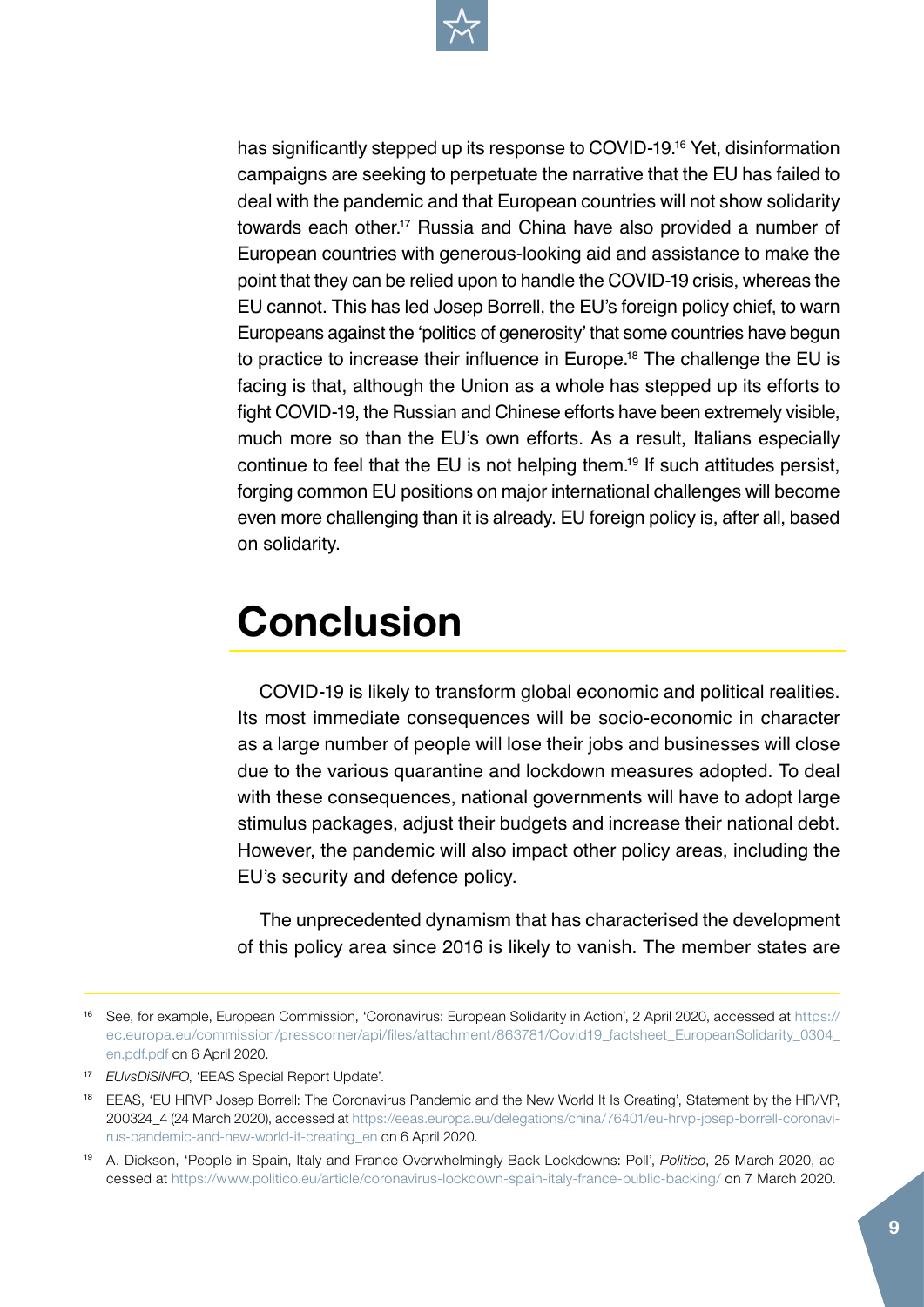

unlikely to have any interest in additional EU defence initiatives unless they directly support their recovery from the fallout of the pandemic. The level of ambition of many existing or previously planned initiatives is likely to be reduced as the member states will redirect most of their available resources to dealing with the pandemic's immediate consequences at the national level. The initiatives in most immediate danger at the EU level are the EDF, the EPF and military mobility, as their funding levels have not yet been agreed. Even before the pandemic, there was no consensus among the member states on the utility and value of these initiatives, as evidenced by the fact that during the February 2020 European Council meeting on the 2021–7 MFF, the proposed budget for military mobility was dropped to zero in one technical compromise proposal. The EU will therefore have to fulfil its previously laid out ambitions in the area of security and defence with fewer resources than many had hoped, or will have to downscale the ambition of those initiatives.

However, the EU must not completely abandon its pre-COVID-19 security and defence agenda. Although the Union and its member states now need to focus on addressing the pandemic's immediate socio-economic consequences, they should not lose sight of the fact that Europe will continue to face other challenges both during and after the pandemic. These include ongoing conflicts in the EU's southern and eastern neighbourhoods, uncontrolled population movements, cyberattacks and disinformation campaigns—some of which we have continued to experience during the pandemic. These and other challenges will continue to require the EU's attention after COVID-19, which is why the Union needs to ensure that it has the capabilities and readiness to address them once the dust has settled. It is likely that the EU will experience another unexpected 'black swan' event in the coming years, which, like COVID-19 or Russia's annexation of Crimea in 2014, will force the Union to revise its policy agenda. In times of global turmoil, strategic flexibility and the ability to adapt will be crucial for national governments, but also for the EU as a whole.

**10**